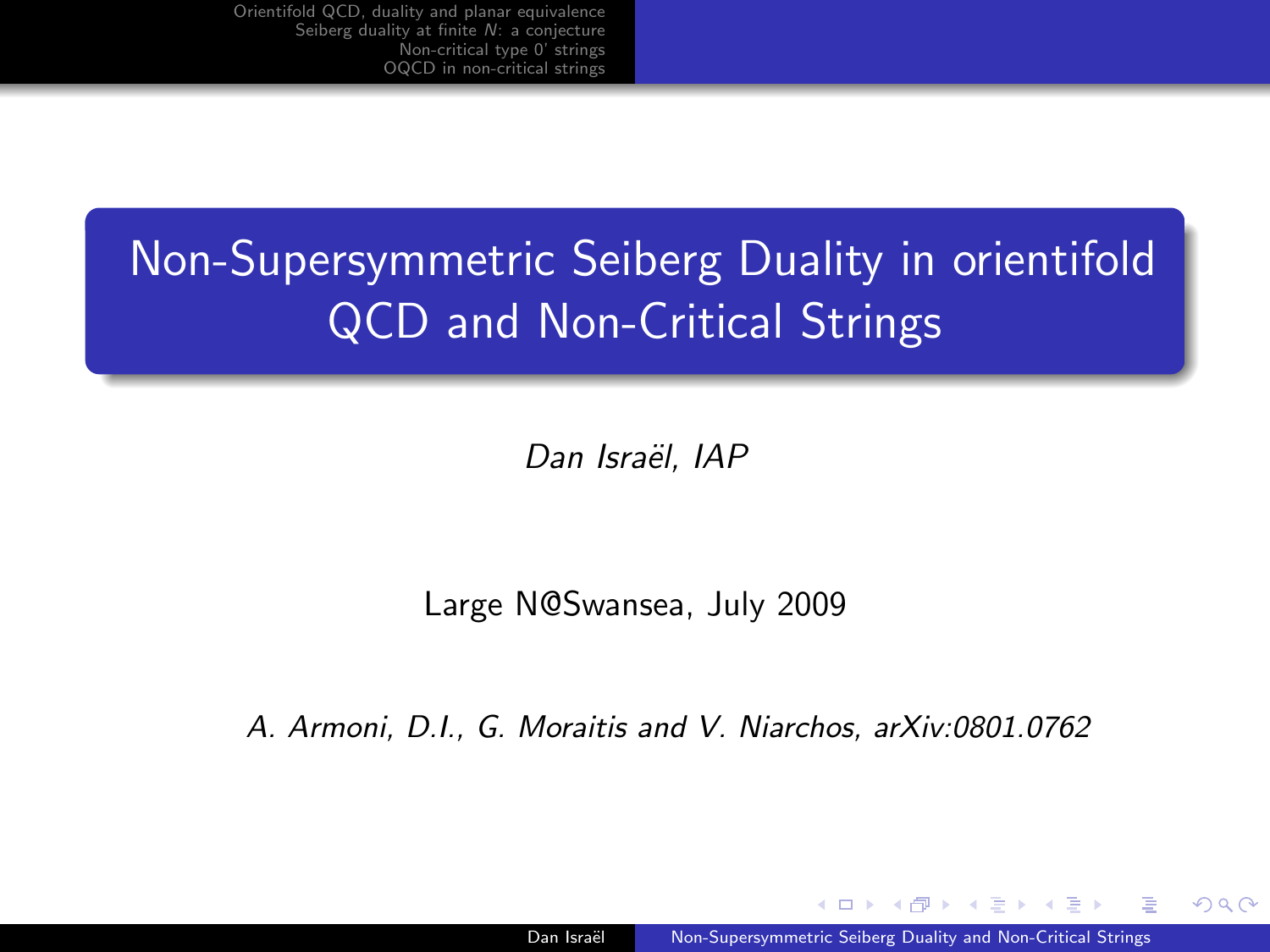## **Introduction**

- IR dynamics of non-supersymmetric gauge and string theories are poorly understood as few constraints are left when susy is absent
- In gauge theory, the prominent example is QCD for which non-lattice quantitative dynamics are mainly out of reach  $\rightarrow$  study non-susy gauge theory having some connection with supersymmetric ones
- In string theory one expects that only string theories with some degree of (asymptotic) spacetime supersymmetry are well-defined ➥ what happens for deeply non-susy string theories ?
- These two class of problems can be related using the general logic of holographic gauge/string correspondence

**► A** better understanding of non-susy gauge dynamics may be related to similar progress in string theory

 $QQ$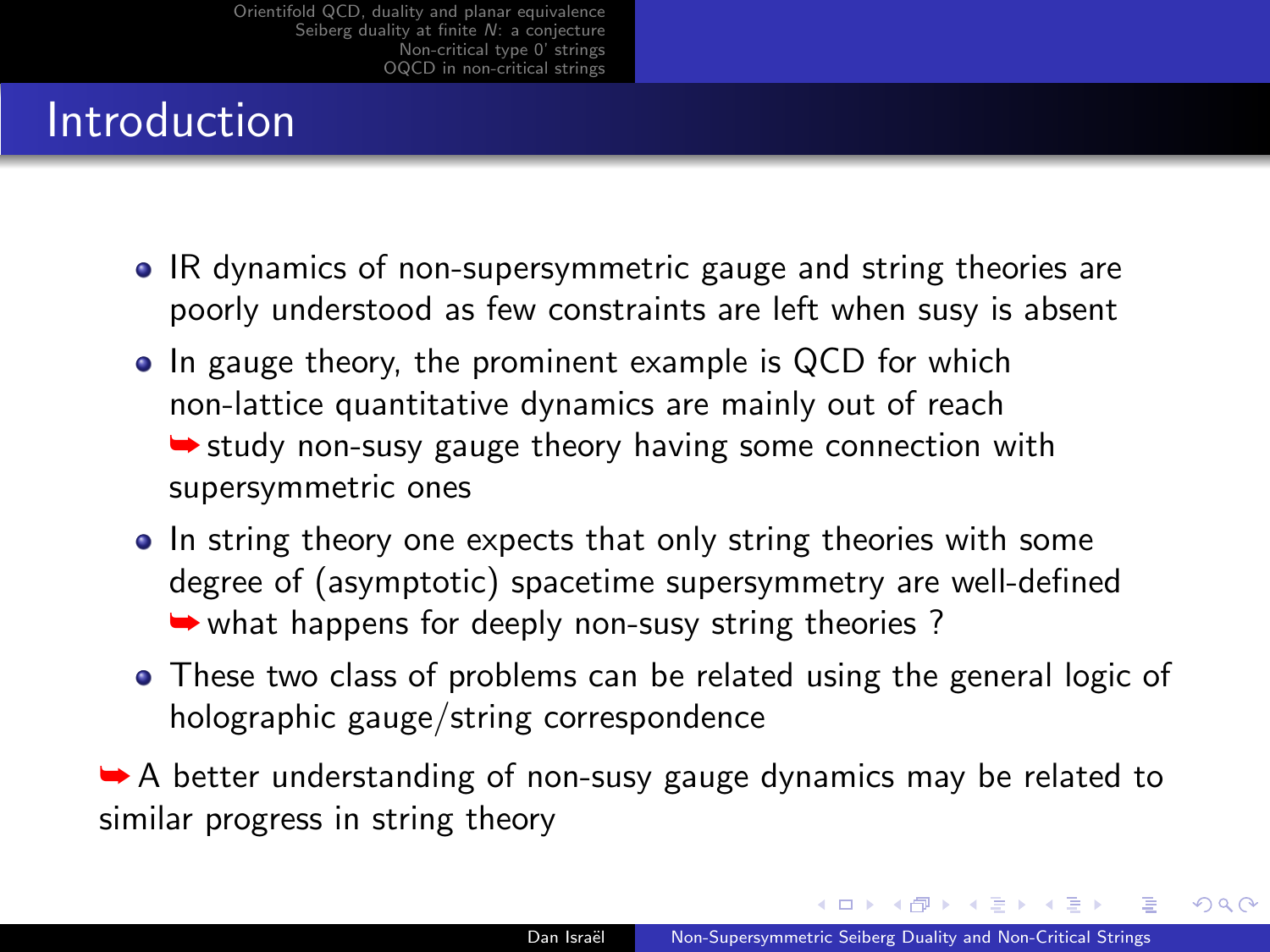## **Outline**

- **1** SQCD, Orientifold QCD and planar equivalence
- Seiberg duality for OQCD at finite *N*: a conjecture
- <sup>3</sup> Non-critical type 0' strings
- <sup>4</sup> OQCD in non-critical strings and duality

 $2990$ 

重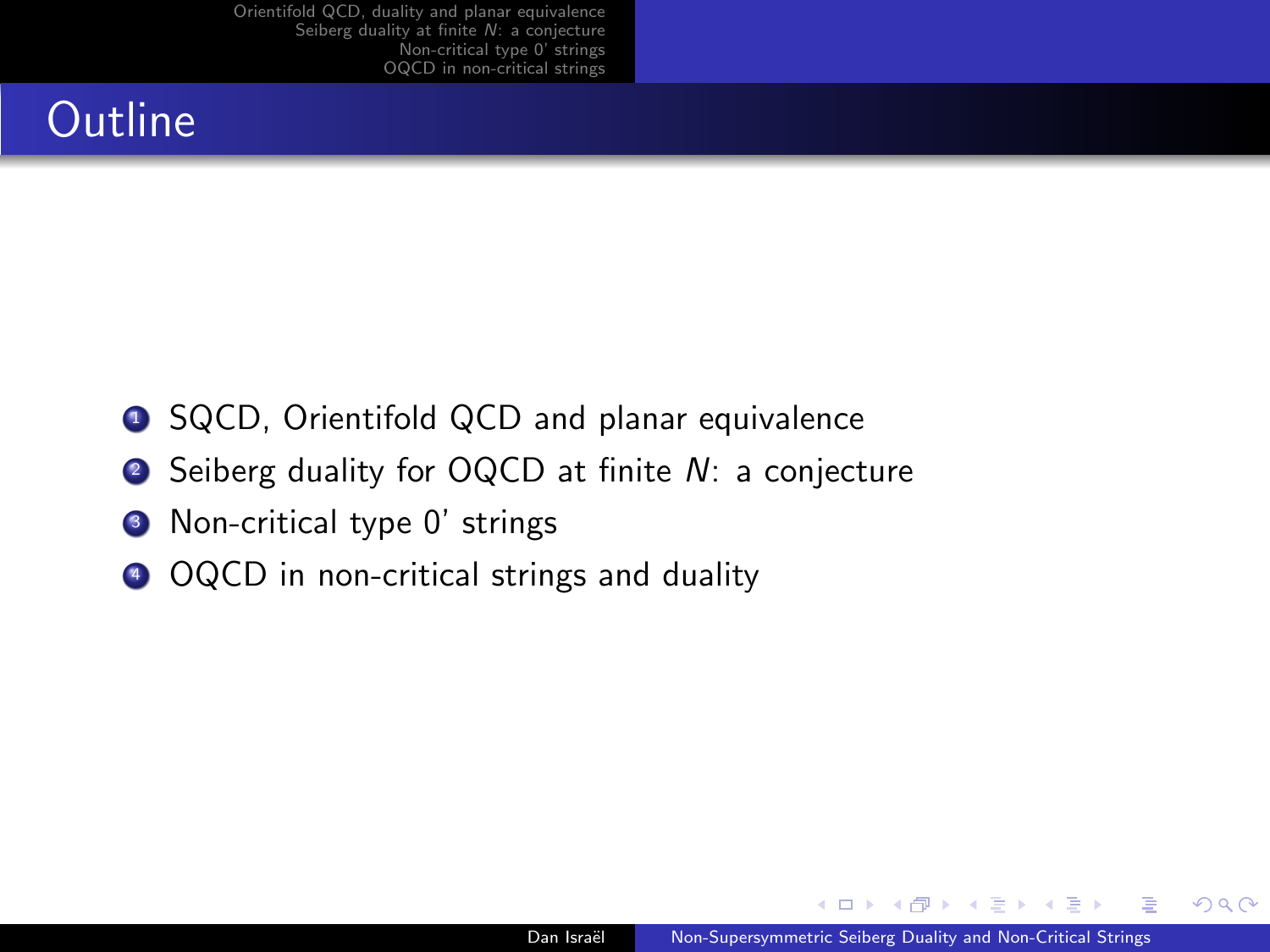[Seiberg duality in SQCD](#page-3-0) [Planar equivalence](#page-5-0) [orientifold QCD](#page-6-0)

# Seiberg duality in SQCD

- Low energy phase structure of  $\mathcal{N}=1$  QCD is well understood using e.g. the strong constraints of holomorphy and R-symmetry  $\frac{(Seiberg 94)}{2}$
- SU(N<sub>c</sub>) SQCD made of a vector multiplet  $(A_\mu, \lambda)$ , N<sub>f</sub> quarks chiral multiplets Q in  $\square$  and  $N_f$  quarks multiplets Q in  $\overline{\square}$ .
- Looses asymptotic freedom for  $N_f \geq 3N_c$   $\rightarrow$  free theory of quarks and gluons in the IR
- $\bullet$  One-loop β-function vanishes at  $N_f = 3N_c$   $\bullet$  for  $N_{\star} < N_f < 3N_c$ expected to flow in the IR to an interacting fixed point
- SQCD has a dual "magnetic" description with gauge group  $\mathsf{SU}(\mathsf{N}_f\text{-}\mathsf{N}_c)$  and dual quarks multiplets  $q_i$  and  $\tilde{q}^{\tilde{\imath}}$ , with an extra meson singlet multiplet  $M$  and the superpotential  $\mathcal{W}_{\text{\tiny{TREE}}} = M_{\tilde{i}}^i q_i \tilde{q}^{\tilde{i}}$
- Looses asymptotic freedom, hence IR free, for  $N_f < \frac{3}{2}N_c$   $\rightarrow$  free magnetic phase
- <span id="page-3-0"></span>One-loop magnetic  $\beta$ -function vanishes for  $N_f = \frac{3}{2}N_c$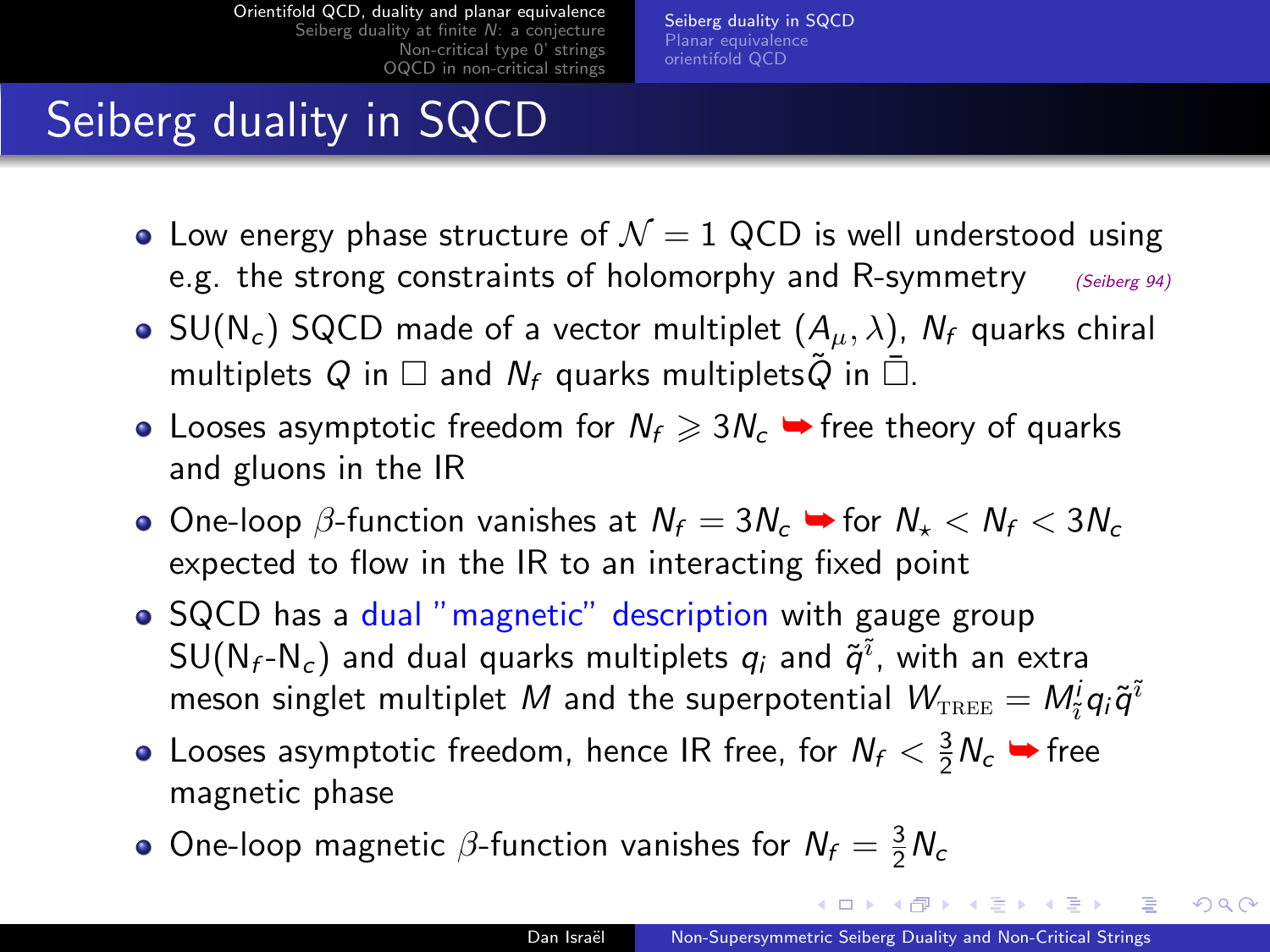[Seiberg duality in SQCD](#page-3-0) [Planar equivalence](#page-5-0) [orientifold QCD](#page-6-0)

- One predicts then a *conformal window*  $\frac{3}{2}N_c < N_f < 3N_c$
- In the conformal window interacting IR fixed point from both electric and magnetic descriptions
- Close to lower bound, magnetic description weakly coupled while close to upper bound the electric description is more appropriate
- Numerous checks as 't Hooft anomaly matching, matching of moduli spaces, study of the chiral ring of the superconformal algebra, and same global symmetries

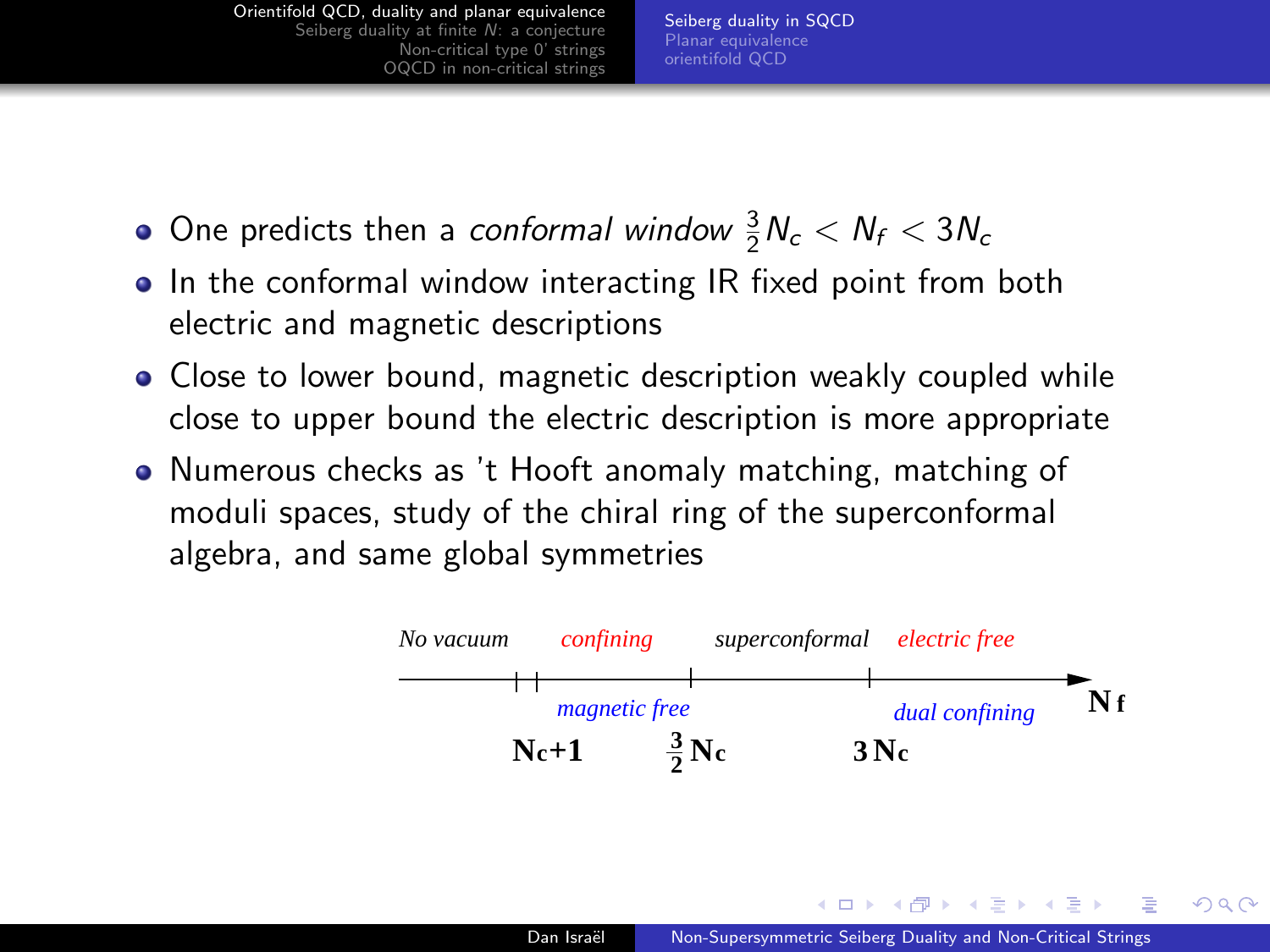[Seiberg duality in SQCD](#page-3-0) [Planar equivalence](#page-5-0) [orientifold QCD](#page-6-0)

## Planar equivalence

- One would like to extend this analysis to non-supersymmetric gauge theories  $\rightarrow$  in  $SU(3)$  YM with  $N_f$  fundamental flavors, only the upper bound of the conformal window is known  $(Banks, Zaks 82)$
- One can define non-supersymmetric theories modding out  $\mathcal{N}=1$ theories by a discrete symmetry  $\Gamma \rightarrow$  (orient/orbi)fold field theories
- One can show that planar diagrams are in one-to-one correspondence leading to perturbative equivalence in their common sector
- "Daughter" theory non-perturbatively equivalent to the "mother" theory in their common sector of  $\Gamma$ -even states, in the  $N \to \infty$ planar limit, only if  $\Gamma$  not spontaneously broken  $\rightarrow$  planar equivalence

(Kovtun Unsal Yaffe; Armoni Shifman Veneziano)

• In string theory embeddings, this condition means no coupling to a closed string tachyon (Armoni 07)

<span id="page-5-0"></span> $\blacktriangleright$  rules out e.g. naive type 0B constructions or AdS<sub>5</sub> $\times$  S<sup>5</sup>/Γ non-susy orbifolds (problem comes from twisted sector)

Planar equivalence provides exact non-perturbative results for (a restricted class of) non-susy gauge theories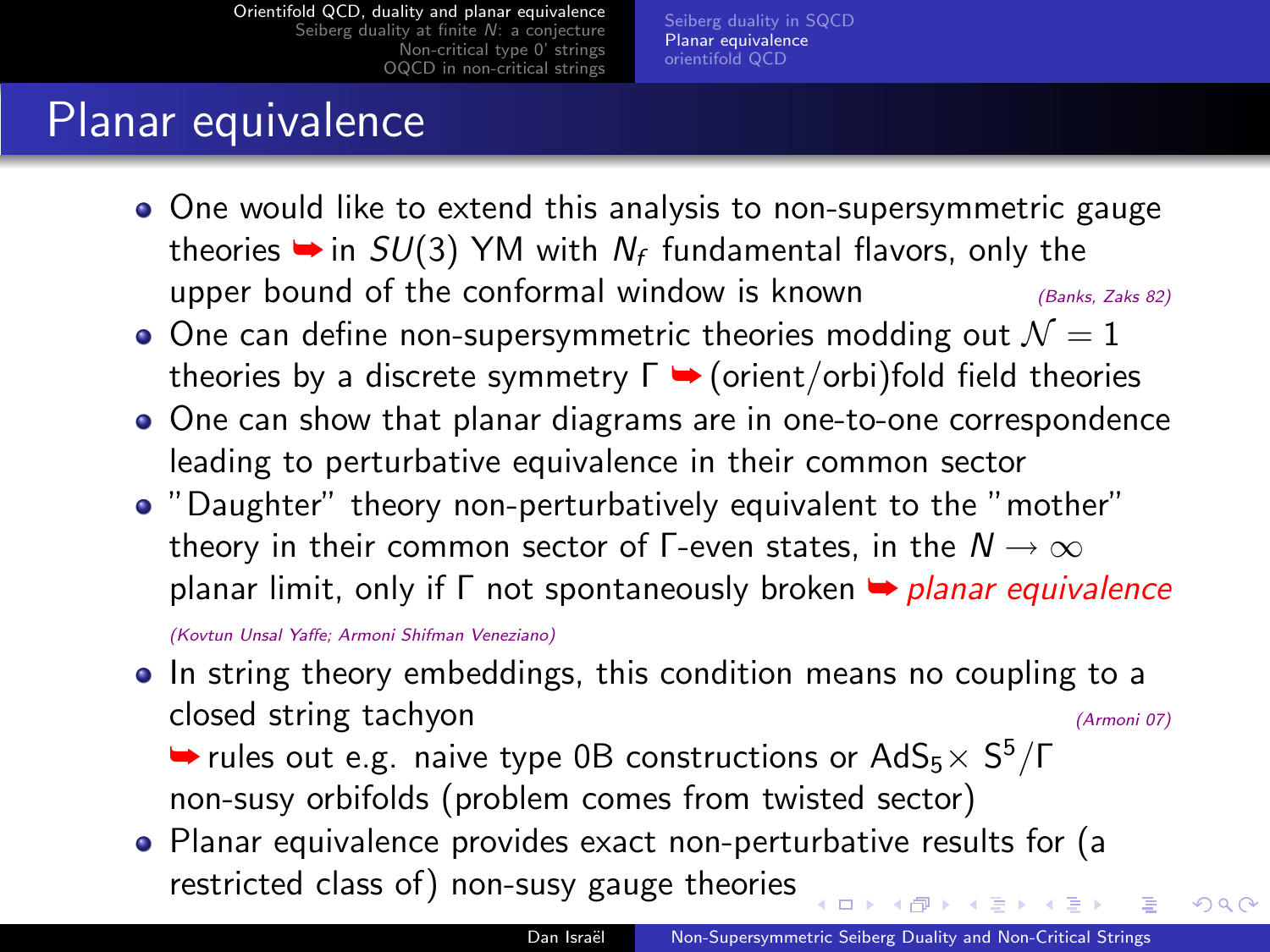[Seiberg duality in SQCD](#page-3-0) [Planar equivalence](#page-5-0) [orientifold QCD](#page-6-0)

## Orientifold QCD

 $\checkmark$  Orientifold QCD is a variant of  $U(N_c)$  SQCD with  $N_f$  flavors. The bosonic sector is the same but fermions transform as:

- "gluinos" : Ad( $U(N_c)$ )  $\longrightarrow$  symmetric (OQCD-S) or antisymmetric (OQCD-AS) representation of  $U(N_c)$
- **•** quarks : fundamental  $\longleftrightarrow$  anti-fundamental representations exchanged w.r.t. squarks (seen from the interactions at large N)
- $\rightarrow$  relevant symmetry  $\Gamma$  for the projection : charge conjugation
- $\blacktriangleright$  global symmetry:  $SU(N_f) \times SU(N_f) \times U(1)$
- $\rightarrow$  OQCD-AS with N<sub>c</sub>=3, N<sub>f</sub> = 0 : one flavor QCD!

 $\vee$  Perturbative Coleman-Weinberg potential for the squark vev is non-vanishing at finite N

➥ moduli space is lifted. One is looking for duality at the origin of the pseudo-moduli space

<span id="page-6-0"></span>**Allen Allen**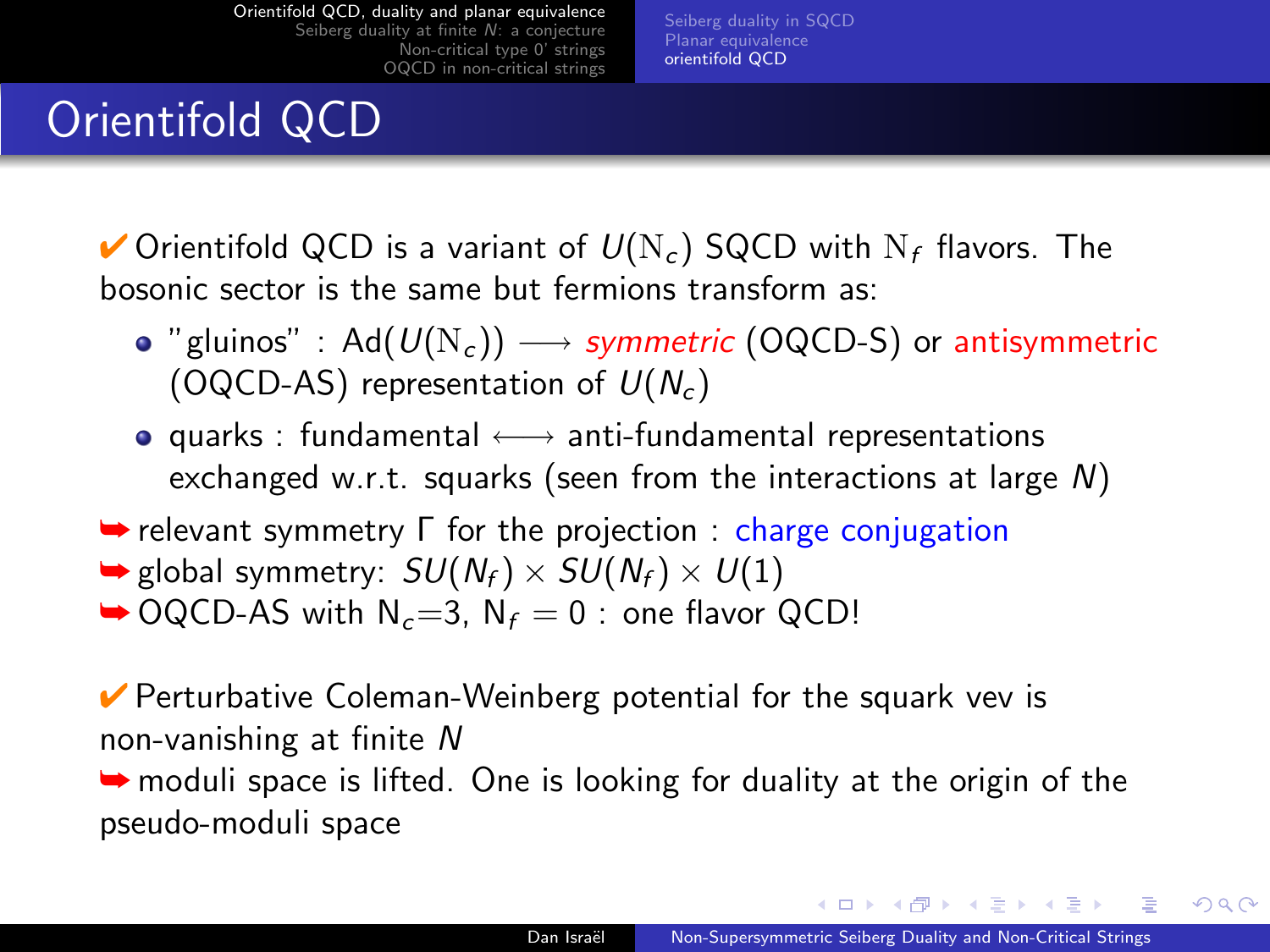#### Large N Seiberg duality

- $\blacktriangleright$  one-loop  $\beta$ -function vanishes for  $N_f = 3N_c \mp 4$
- **►** for more flavors, free electric phase
- $\rightarrow$  for  $N_{\star} < N_{f} < 3N_{c} \pm 4$  one may expect a conformal window

 $\triangledown$  Planar equivalence with SQCD proven  $\triangle$  (Armoni, Shifman, Veneziano)

**Alban Alba** 

<span id="page-7-0"></span> $\Omega$ 

- Therefore an orientifold "magnetic" theory is naturally inherited from SQCD in the planar limit  $N_c$ ,  $N_f \rightarrow \infty$ ,  $N_f/N_c$  fixed
- Predicts a non-supersymmetric Seiberg duality in OQCDs in this large N limit, with a conformal window

 $\vee$  This magnetic theory has a singlet meson as magnetic SQCD, but "mesinos" transform in symmetric (OQCD-AS) or antisymmetric (OQCD-S) representation

 $\rightarrow$  what happens at finite N ?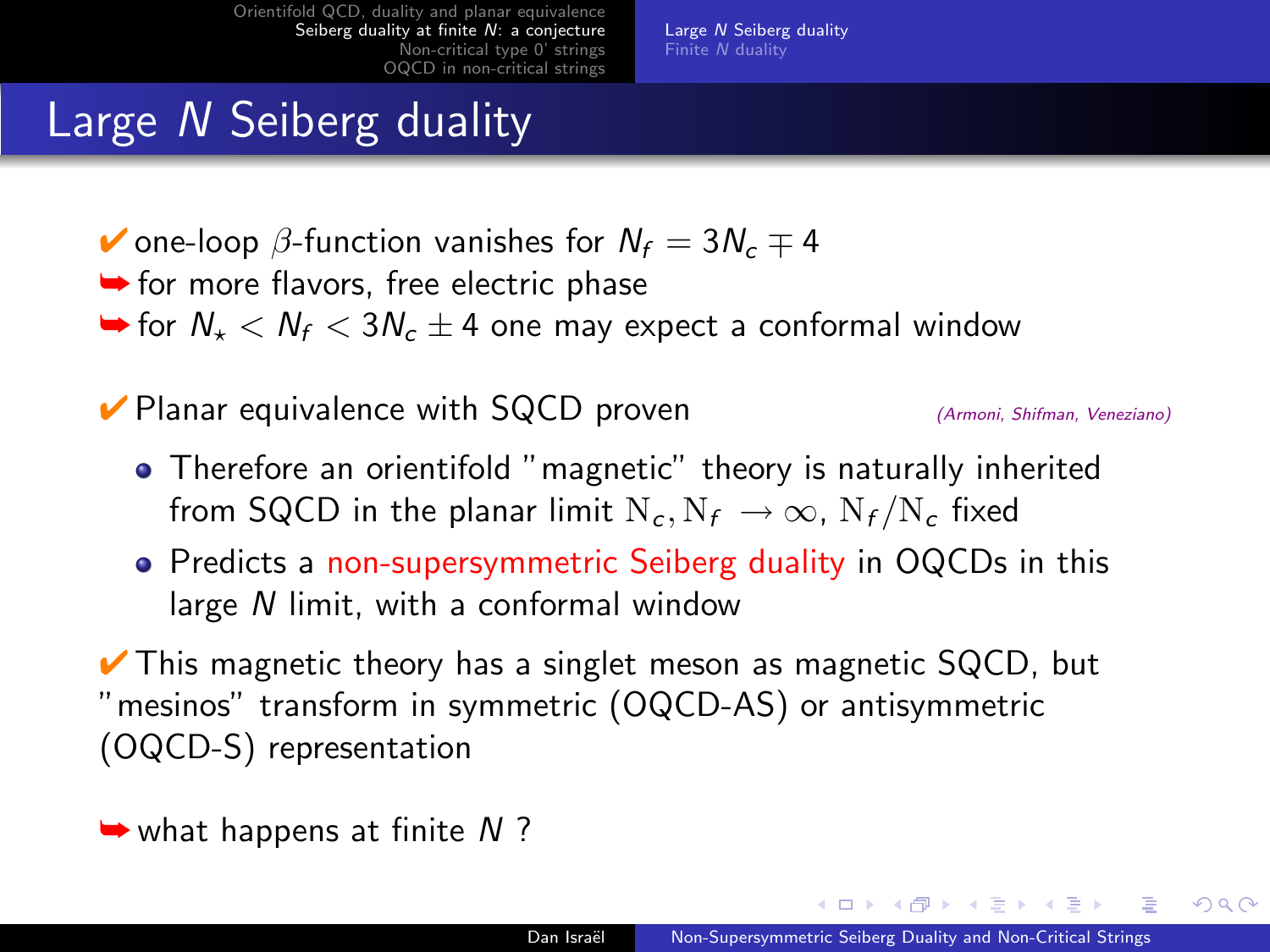# Seiberg duality at finite N: a conjecture

- We propose that  $(N_c, N_f)$  OQCD-S/OQCD-AS is dual to a "magnetic theory" with  $(N_f - N_c \mp 4, N_f)$  for any  $N_f$  and any  $N_c > 5$ (Armoni, DI, Moraitis, Niarchos 08)
- Rank of magnetic gauge group fixed by 't Hooft anomaly matching assuming duality holds
	- $\rightarrow$  however not enough to give strong evidence for the duality
- This duality if true predicts the following phase structure, with a conformal window  $\frac{3}{2}N_c \pm \frac{20}{3} < N_f < 3N_c \mp \frac{4}{3}$ :

<span id="page-8-0"></span>

**►** more evidence comes from a string theory co[nstr](#page-7-0)[uc](#page-9-0)[ti](#page-7-0)[on](#page-8-0)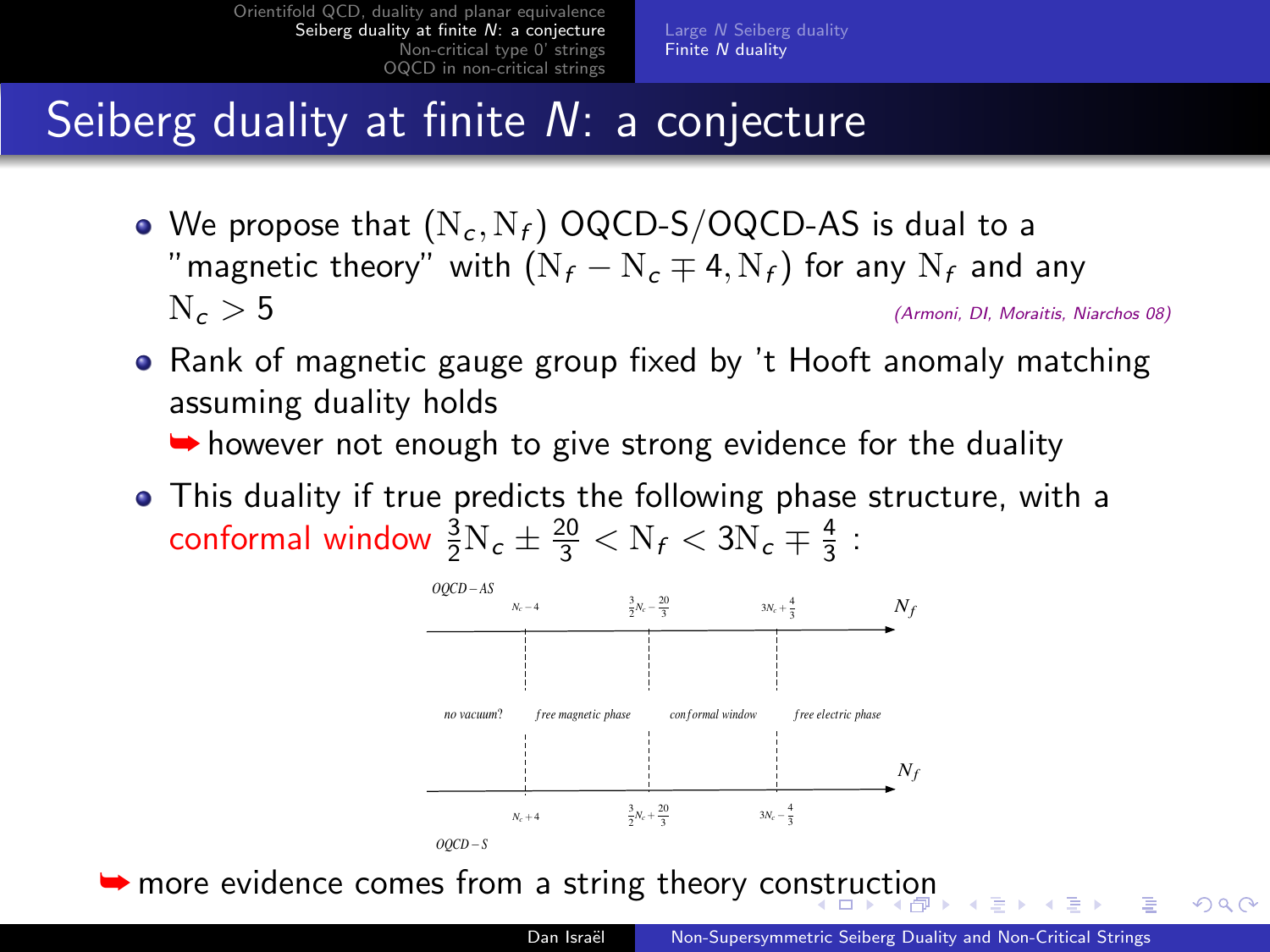## String theories without fermions

- One expects a string theory realization of OQCD to be without space-time fermions (hadronic spectrum of OQCD purely bosonic)  $\rightarrow$  do such string theories exist ?
- No spontaneous breaking of Γ mapped to the *absence of closed* string tachyons (Armoni'07)
- Kutasov-Seiberg theorem, based on modular invariance, states that having no tachyons requires asymptotic supersymmetry at high energies

 $\rightarrow$  Loophole : unoriented strings !  $\mathcal{Z} = \bigcirc \mathcal{Z}$ 

• Sagnotti orientifold of type 0B (type 0'B) is tachyon-free but develops a RR tadpole ➥ adding D9-branes is needed, NSNS tadpole left hence strong wrapping of spacetime  $(S_{\text{agnotti}})$   $(s_{\text{agnotti}})$ 

<span id="page-9-0"></span>
$$
\Omega'\ : |0\rangle_{\hbox{\tiny NS}}\to -|0\rangle_{\hbox{\tiny NS}}\ ,\quad \psi^i_r\bar\psi^j_r|0\rangle_{\hbox{\tiny NS}}\to \psi^j_r\bar\psi^i_r|0\rangle_{\hbox{\tiny NS}}
$$

Only such string theories known with full tree-level consistency:  $non-critical$  type  $0'$  strings [\(D](#page-9-0)[I,](#page-10-0) [N](#page-11-0)[iarch](#page-0-0)[os\)](#page-14-0)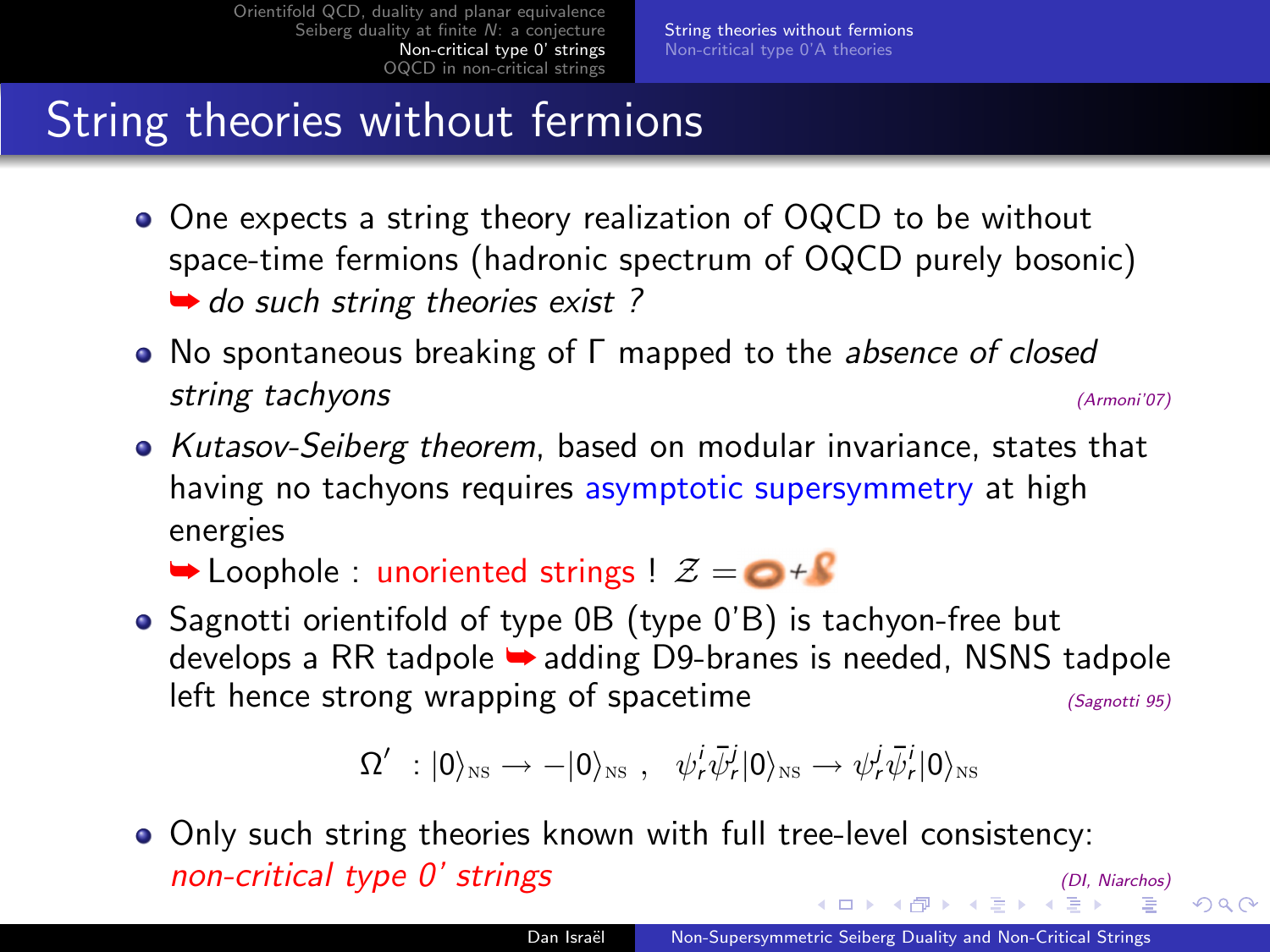[String theories without fermions](#page-9-0) [Non-critical type 0'A theories](#page-10-0)

#### Non-critical type 0'A theories

- Start e.g. with type 0A on  $\mathbb{R}^{3,1} \times [N = 2 \text{ Liouville}]$  $\rightarrow$  non-chiral GSO projection, contains a tachyon sector  $+$  doubling of the RR forms
- Due to linear dilaton  $\phi$ , positive mass shift :  $m^2 = p_\mu p^\mu + p_\phi^2 + \frac{1}{4} + \frac{1}{2}(n+w)^2 + \cdots - \frac{1}{2}$

 $({\cal N}=2$  Liouville contains an  $S^1$  at radius  $R=\sqrt{2}$  with momentum  $n$  and winding number  $w)$ 

**►** not enough to lift the tachyon

<span id="page-10-0"></span> $\Omega$ 

- With the A-type parity  $P = \Omega \mathcal{I}_x(-)^{n+w+F}$  of  $\mathcal{N} = 2$  Liouville, one gets a non-critical analogue of type 0'B orientifold
- Crosscap wavefunction can be determined by open/closed channel duality from the Möbius amplitude:

$$
\mathrm{Tr}_{\mathrm{OPEN}, \, \vert B \rangle} \, \left( \mathcal{P} \, e^{\displaystyle - \pi \, t H_{0}} \right) = \sum_{\mathsf{closed}} \, \langle B \vert \mathcal{P} \, e^{\displaystyle - \, \frac{H_{C}}{4 \pi \, t}} \, \vert \mathcal{C}_{\mathcal{P}} \, \rangle
$$

• Closed string tachyon is projected out, while no tadpole is generated  $(RR \tquad t \text{adpole}$  $(RR \tquad t \text{adpole}$  $(RR \tquad t \text{adpole}$  is massive)  $\rightarrow$  perturbatively st[ab](#page-9-0)le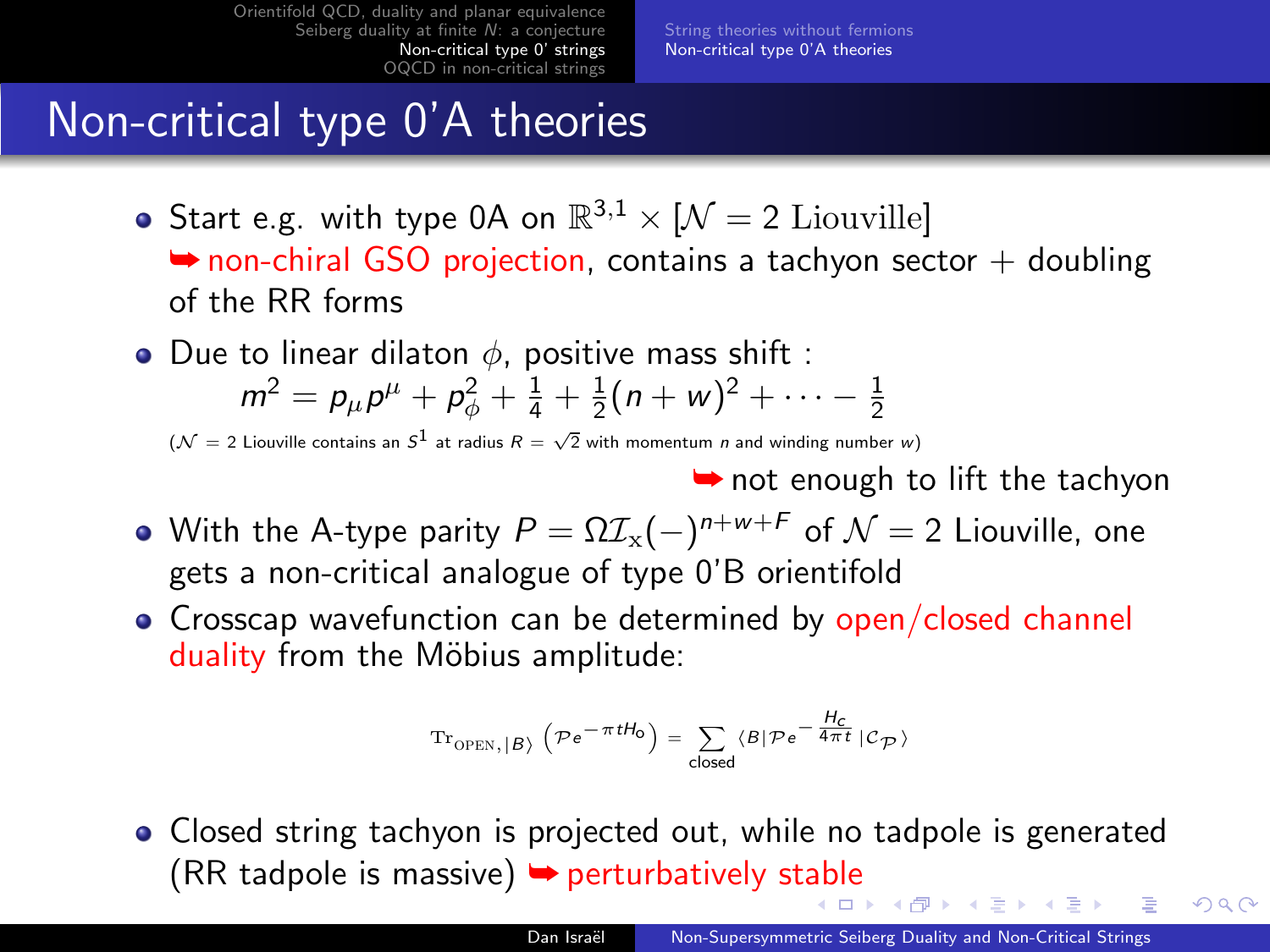# OQCD in non-critical strings: framework

Adding D-branes one can engineer OQCD in type 0'A NCS

<span id="page-11-0"></span>NS5

Not a coincidence, as the non-critical type 0'A represents a configuration of two orthogonal NS5-branes with an O'4-plane, in a suitable decoupling limit

➥ OQCD realized as some sort of "near-horizon" Hanany-Witten  $(HW)$  construction  $NSS/_{D4's}$   $\sigma_4$ 

- $\bullet$  Note that the usual HW approach is not under control here as the "bulk" away from the O'4 plane is tachyonic  $\rightarrow$  these tachyonic modes are removed in the near-horizon limit !
- RR charge jump of the orientifold across the NS5-branes accounted for by the crosscap state found  $\rightarrow$  extended orientifold (FZZ-like) contains a localized piece (ZZ-like) with opposite RR-charge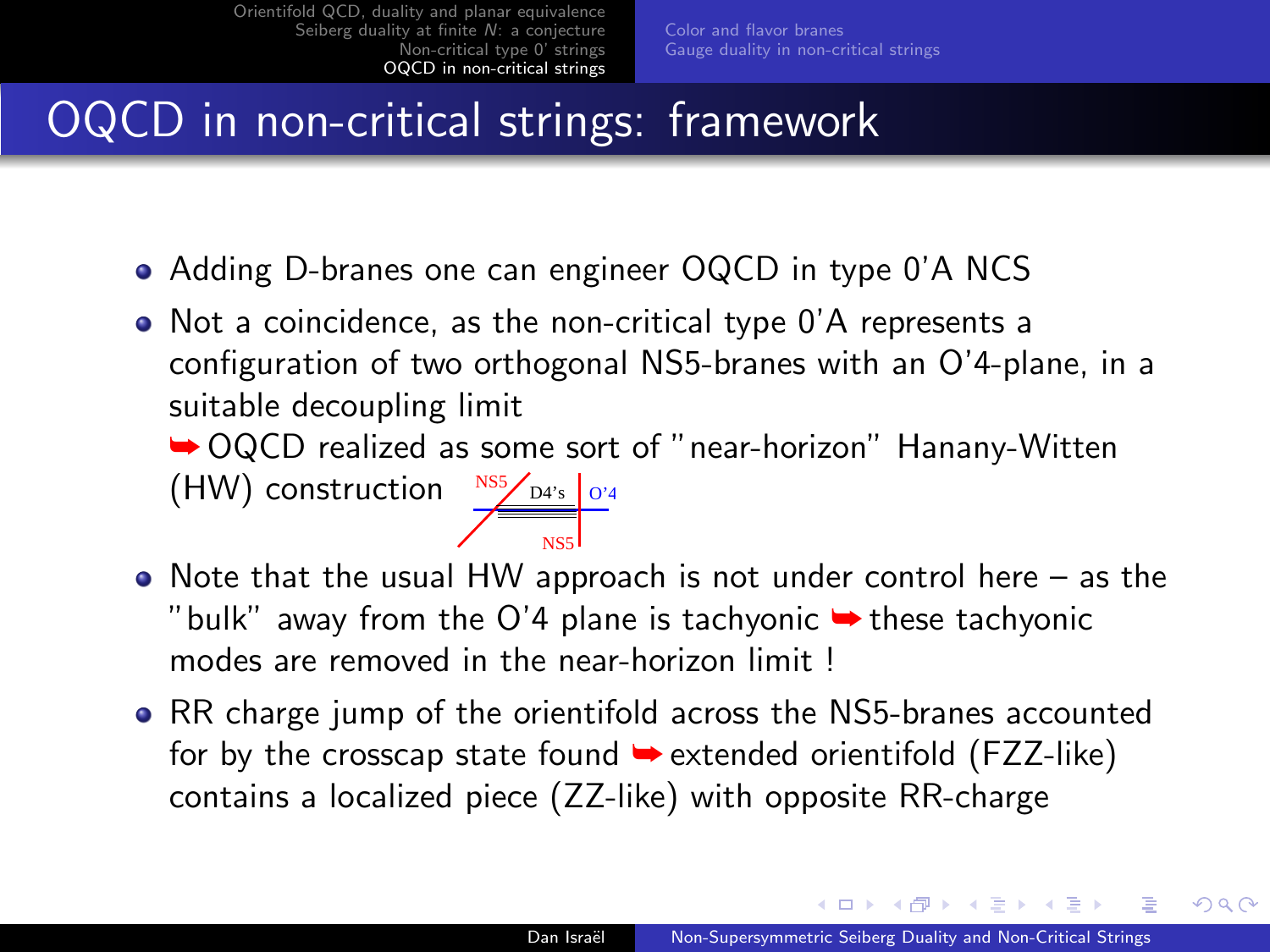# Color and flavor branes for OQCD

D-branes boundary states same as the NSNS part of their type IIA analogues  $\rightarrow$  the latter realize  $\mathcal{N} = 1$  SQCD

(Fotopoulos Niarchos Prezas; Ashok Murthy Troost 05)

- Localized D4-branes near the Liouville wall (ZZ-like): color degrees of freedom  $\rightarrow$  with the Möbius amplitude contributing to the open RR sector, symmetric or antisymmetric fermions
- Extended D4-branes (FZZT-like): no 4d degrees of freedom on their worldvolume. Open strings between localized and extended branes realize flavor degrees of freedom
- <span id="page-12-0"></span>• Realize "electric"  $OQCD-S/OQCD-AS$   $\rightarrow$  leading order backreaction (holographic  $\beta$ -function) suggests that the gauge theory has a quartic coupling, also for SQCD model:  $\int d^2\theta \, \tilde{Q} \tilde{Q} Q \tilde{Q}$ .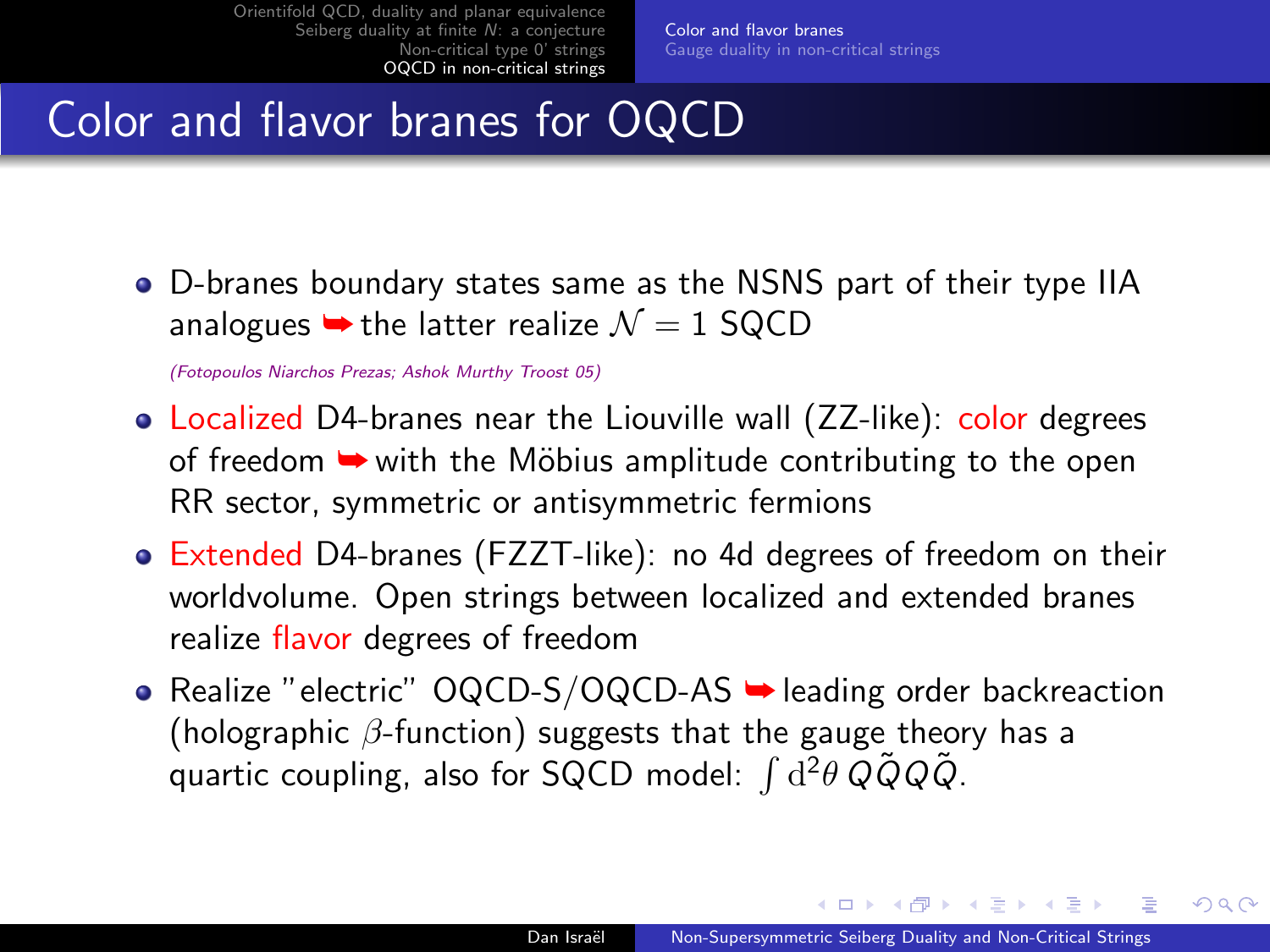## Gauge duality in non-critical strings

- $\mathcal{N}=2$  Liouville has a potential  $\mu\int\mathrm{d}^2\theta\,\mathrm{e}^{\Phi/\sqrt{2}}$  with  $\mu\in\mathbb{C}$
- $\bullet$   $\mu$  is the NS5-branes relative position in the HW picture **► Seiberg duality for SQCD obtained through the transformation**  $\mu \to -\mu$  (Elitzur et al. 97)
- Reproduced in the non-critical string context using brane and crosscap monodromies under  $\mu \rightarrow -\mu$  (Murthy Troost 06)

 $\star$ In OQCD, we found that duality gives a magnetic theory of the same type, with  $N_c \rightarrow N_f - N_c \mp 4$ 

- $\bullet$  No massless meson because of the quartic coupling  $\bullet$  monodromies consistent with backreaction
- Due the orientifold, only  $\mu \in \mathbb{R}$  allowed  $\rightarrow$  one goes through strong coupling  $\mu = 0$ , creating  $\pm 4$  extra color branes  $\rightarrow$  however no extra stringy dynamics at  $\mu = 0$  is expected to affect the gauge theory IR dynamics

メロメ メ母メ メミメ メミメ

<span id="page-13-0"></span> $2990$ 

 $\equiv$